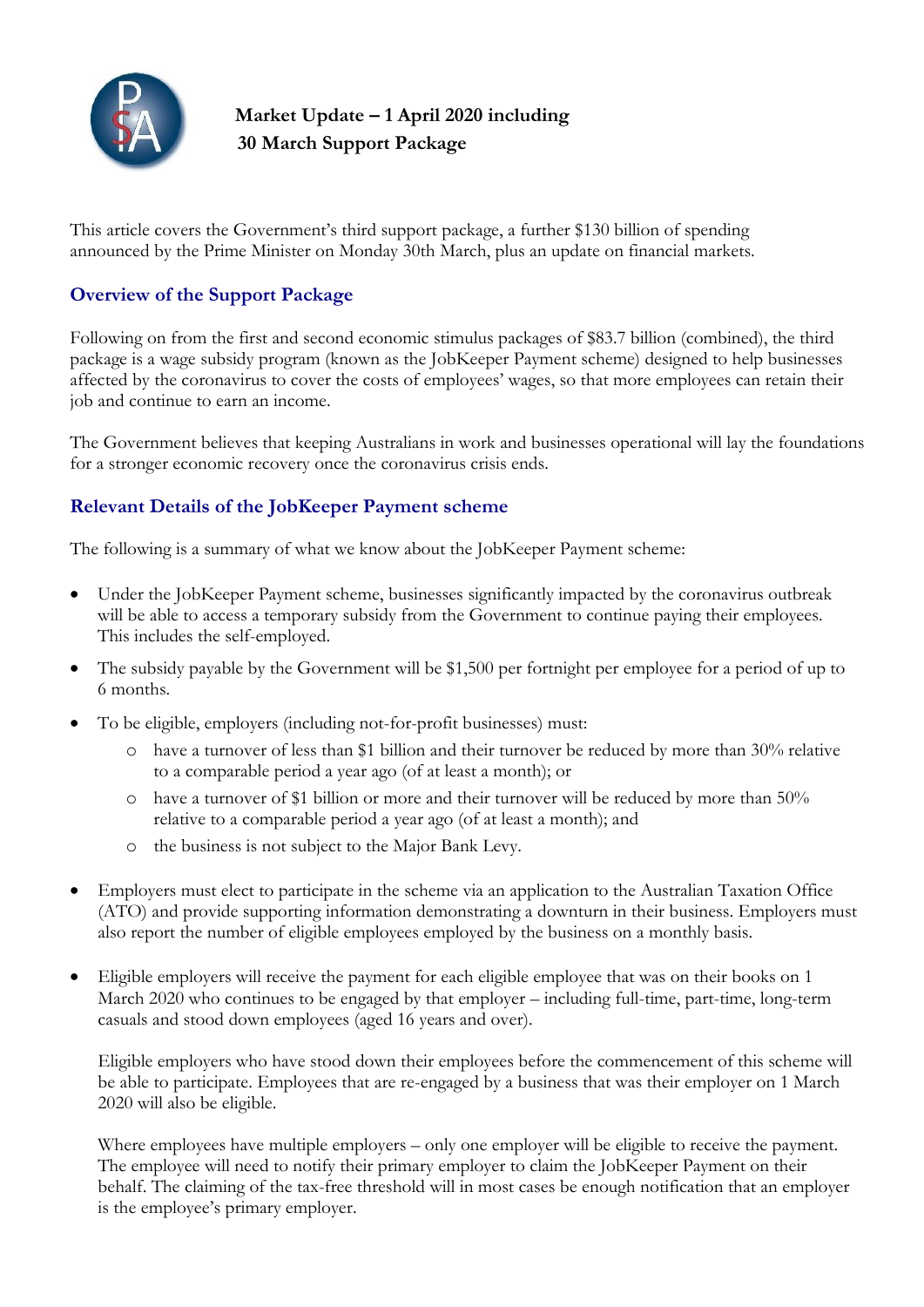- Where employers participate in the scheme, their employees will receive this payment as follows:
	- o If an employee ordinarily receives \$1,500 or more in income per fortnight before tax, they will continue to receive their regular income according to their prevailing workplace arrangements. The JobKeeper Payment will assist their employer to continue operating by subsidising all or part of the income of their employee(s).
	- o If an employee ordinarily receives less than \$1,500 in income per fortnight before tax, their employer must pay their employee, at a minimum, \$1,500 per fortnight, before tax.
	- o If an employee has been stood down, their employer must pay their employee, at a minimum, \$1,500 per fortnight, before tax.
	- o If an employee was employed on 1 March 2020, subsequently ceased employment with their employer, and then has been re-engaged by the same eligible employer, the employee will receive, at a minimum, \$1,500 per fortnight, before tax.
- While employers must continue to pay superannuation guarantee amounts on regular wages, it is up to the employer if they want to pay superannuation on any additional wages paid because of the JobKeeper Payment.
- Payments will be made to the employer monthly in arrears by the ATO.
- The subsidy will start on 30 March 2020, with the first payments to be received by employers in the first week of May. Businesses will be able to register their interest in participating in the Payment from 30 March 2020 on the ATO website

Analysis: This is a generous measure for businesses and Charities. There is still much detail to be worked out, but the passing of legislation should provide answers to many questions.

The JopKeeper Payment of \$1,500 per fortnight for each eligible worker is about 70% of the national median wage and \$400 a fortnight more than the \$1,100 JobSeeker payment (formerly Newstart), including the coronavirus supplement for those out of work. A person receiving the JobKeeper payment cannot receive the JobSeeker payment.

In association with this announcement, eligibility for JobSeeker payments has been expanded so that people will be eligible for this payment unless their partner earns \$79,762 or more per annum. This upper limit was previously \$48,000 per annum.

Combined with the two earlier payments, stimulus measures now total more than \$210 billion. This amounts to approximately 10.6% of Gross Domestic Product. These payments are expected to create a budget deficit of up to \$200 billion and analysts are now asking how the government will pay for its massive stimulus plan.

#### **Action:**

 **Initially employers should register their interest in applying for the JobKeeper Payment with the ATO at https://www.ato.gov.au/Job-keeper-payment/ to receive updates as this measure develops. An online application will be provided to employers in due course, with the first payments expected to commence in the first week of May. Employers will be required to identify eligible employees and provide monthly updates to the ATO.** 

**Self-employed individuals should also register their interest in the JobSeeker Payment as above and will be required to provide monthly updates to the ATO.**